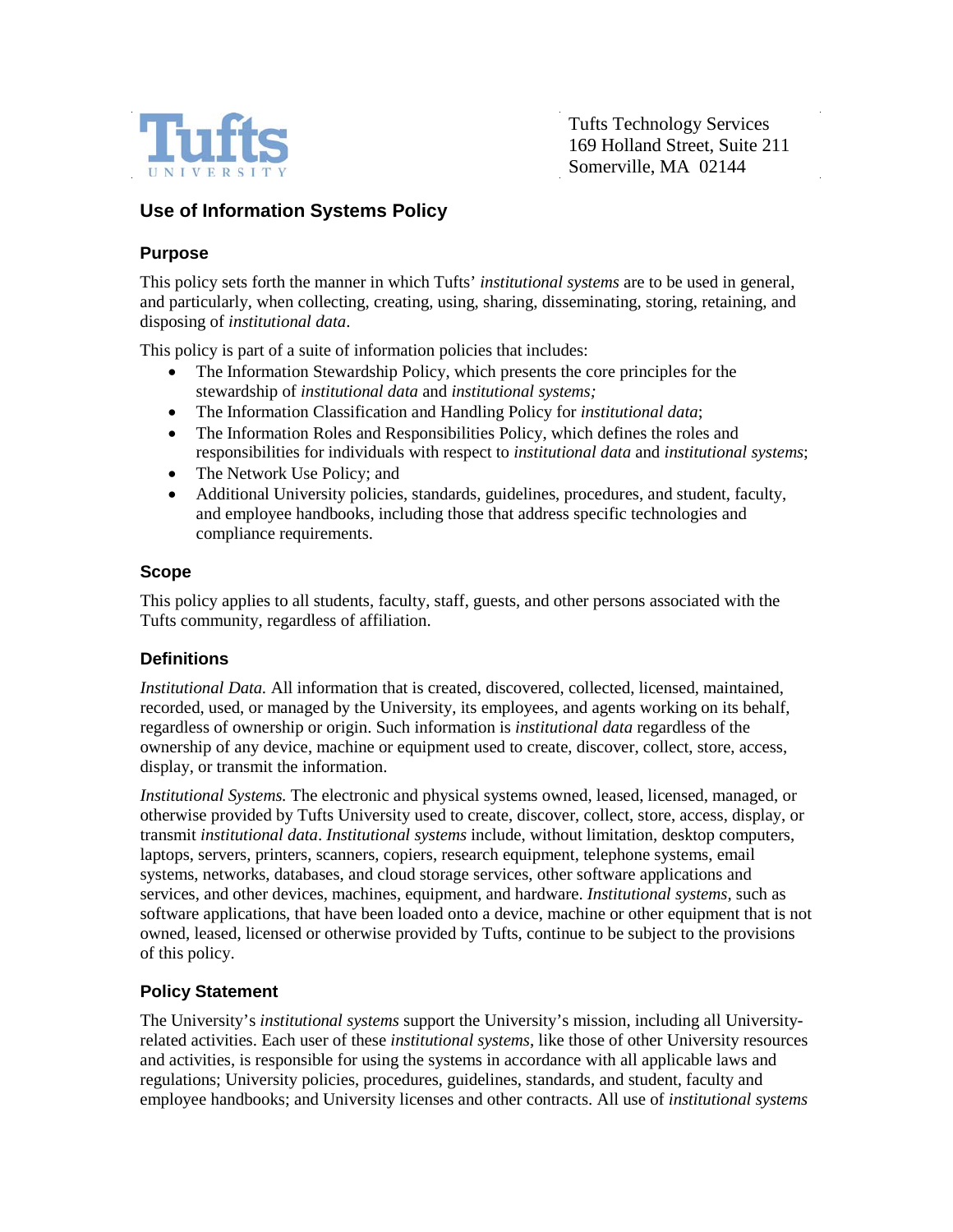must be consistent with Tufts' values and mission and University expectations for ethical behavior.

#### *Responsibility to Protect Access Provided to Institutional Systems*

Tufts *institutional systems* are provided to authorized individuals for University-related purposes. All access and use must be properly controlled in a manner defined by management, and consistent with individual roles and job responsibilities. Authorized access to *institutional systems*  is generally expected to end when a user no longer has an official connection to the Tufts community.

Persons associated with the Tufts community are entrusted with access to *institutional systems* on an individual basis. Users are not permitted to extend access further to any other person by any means, including sharing access by providing a password or by other means, providing unauthorized redistribution of services or data, or otherwise obfuscating or misrepresenting the true identity of the user.

Users are expected to take reasonable steps to prevent unauthorized access and use. These steps include, but are not limited to, information security controls, such as the configuration of hardware and software, the use of anti-virus software, firewalls, and encryption; and assisting with remediation in the event of a detected or suspected vulnerability or compromise. Users are also required to comply with all University procedures, guidelines, standards, and handbooks that reduce the risk that malicious software could affect the confidentiality, availability, or integrity of *institutional data,* and that protect *institutional data* by establishing handling and other requirements.

Individuals may not attempt to gain unauthorized access to *institutional systems*, whether through hacking, password mining, or any other means, or interfere or attempt to interfere with the proper working of *institutional systems*.

### *Limitations on the Personal Use of Institutional Systems*

All users of *institutional systems* are expected to respect the priority of University business and keep the personal use of *institutional systems* to a minimum. University users may use *institutional systems* for incidental personal purposes if such use does not:

- i. directly or indirectly interfere with the University's operation of *institutional systems*,
- ii. interfere with the user's employment or other responsibilities and obligations to the University,
- iii. burden the University with noticeable incremental costs or otherwise, or
- iv. involve activities for commercial gain.

Use of *institutional systems* to access or use *institutional data* for a personal purpose is prohibited.

Notwithstanding the statement of permitted uses above,

- i. managers have the discretion and authority to limit or prohibit the personal use of *institutional systems*, and
- ii. any such use must also comply with all applicable laws and regulations, University policies, procedures, guidelines, standards, and student, faculty and employee handbooks, and University licenses and other contracts, and must be consistent with Tufts' values and mission and University expectations for ethical behavior.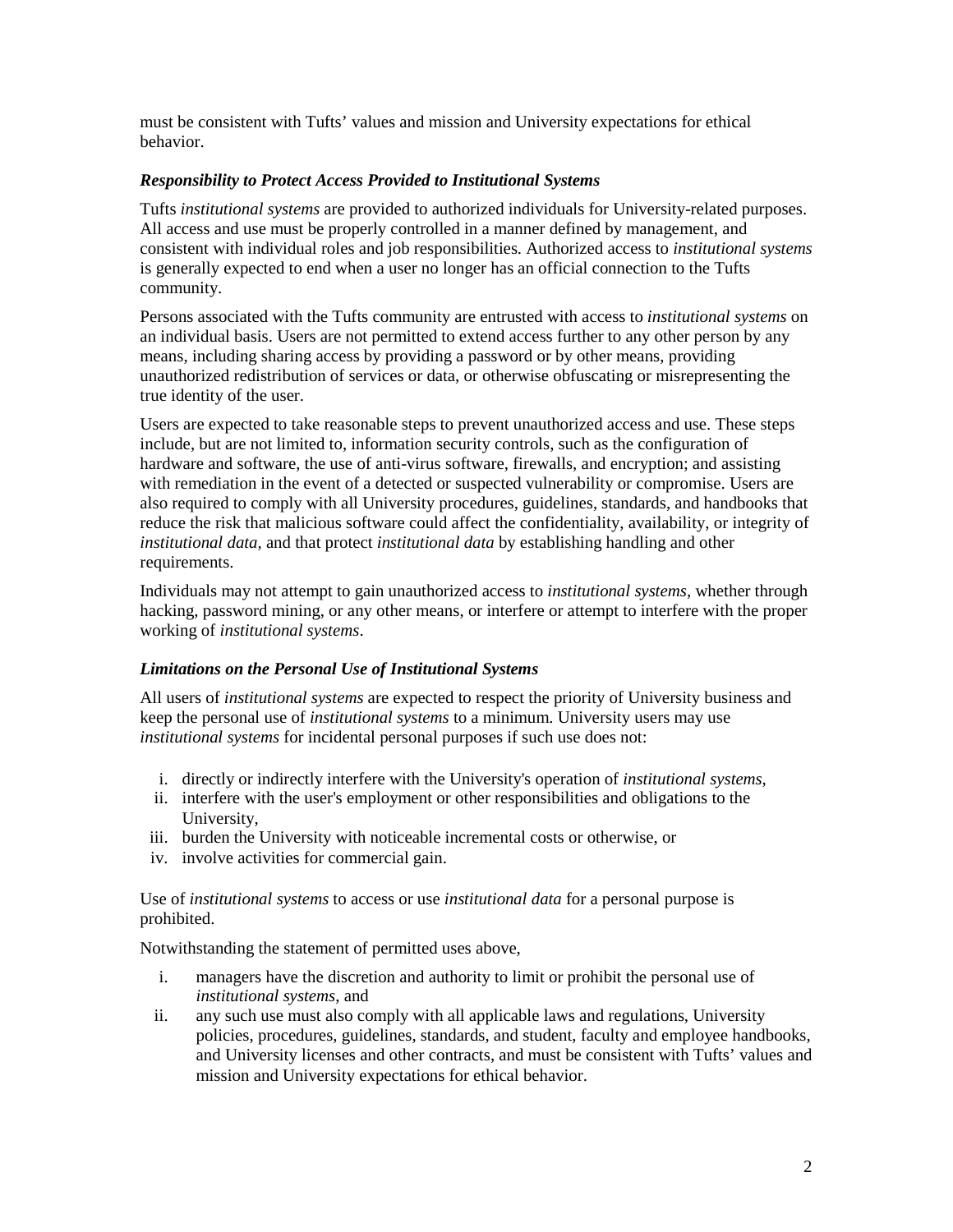#### *Responsibility to Not Engage in Prohibited or Restricted Activities*

Whenever individuals use the University's *institutional systems,* they are required to comply with the laws and regulations and the University policies, procedures, guidelines, standards, and student, faculty, and employee handbooks that apply to the information accessed, stored, used, transmitted, or displayed using these systems. These requirements include, but are not limited to, laws, regulations, and policies that apply to:

- i. Political or commercial activities affecting the non-profit, tax exempt status of the University (including as discussed below)
- ii. Use of copyrighted information
- iii. Use of the University's names, insignias, and other trademarks
- iv. Libel, slander, and defamation
- v. Harassment, including sexual or sex and/or gender based harassment
- vi. Actions involving child pornography and/or obscene material

*Restrictions on Political Activities.* As a nonprofit, tax exempt 501(c)(3) organization, Tufts University is prohibited by federal law from participating in, or intervening in (including the publishing or distributing of statements), any political campaign on behalf of (or in opposition to) any candidate for public office. Individuals may not use University resources for political purposes in a manner that suggests the University itself is participating in campaign activity, fundraising, or other political or commercial activities. This policy does not prohibit use of University resources to discuss or examine political topics or issues of public interest, so long as it does not involve advocacy for or against a particular candidate and the use is consistent with the University's Policy on Political Activities. Registered student organizations may use University resources for political activities when the use is consistent with the University's Policy [on Political Activities.](http://legal.tufts.edu/policy-on-political-activities/)

#### *Responsibility to Comply with Local and System Policies and Practices*

The University employs various administrative, technical, and physical controls to reduce inherent risks associated with using *institutional systems* and to safeguard *institutional data*. However, security cannot be guaranteed solely with centralized controls. School, division, departmental, and individual controls, policies, and practices should establish and maintain appropriate access control and security, such as anti-virus software, firewalls, and secure storage areas for physical media; management of user accounts, proper authentication and verification of identity, including two-factor authentication; and authorized forms of encryption for *institutional data* and *institutional systems*.

Users must comply with the policies, guidelines, and standards for each specific set of *institutional systems* they access and with the policies, guidelines, or standards established by schools, divisions and departments. When the policies, guidelines, or standards established by the University, or by a school, division, or department, or for a specific *system*, are more restrictive than those established by this policy, then the more restrictive provisions will take precedence.

#### *Responsibility to not Interfere with Management Controls for Institutional Systems*

Administrative, physical, and technical controls serve to reinforce Tufts' interpretations of responsible use, verify trust placed in individuals, and limit their authorization to *institutional systems* and *institutional data*. Disabling, removing, damaging, circumventing, or interfering with such controls threatens the entire network of *institutional systems*, and is a violation of this policy. Anyone who seeks to or gains unauthorized access to an *institutional system* or *institutional data* is in violation of this policy.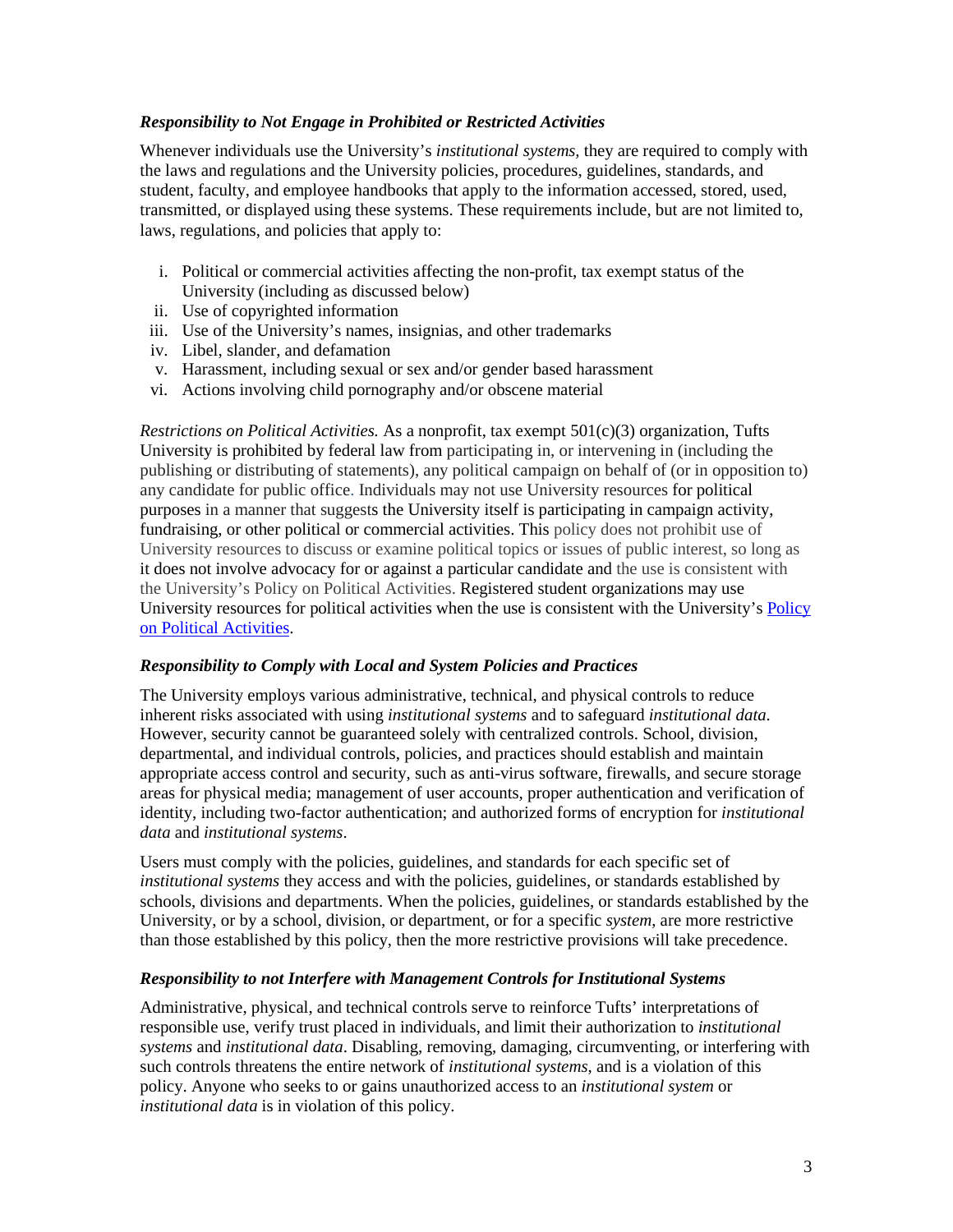Under management direction, the University performs testing and audits of its security controls to help ensure they are working as intended. Users are prohibited from probing or testing security controls of any *institutional system*, unless such actions have been expressly approved in writing by an authorized employee responsible for the security of such system or such actions are expressly included among the security evaluation responsibilities of the employee's position.

When an *institutional system* has been, or is suspected of having been, compromised or may not be operating under appropriate management control - and in order to protect the confidentiality, integrity, or availability of *institutional systems*, *institutional data* or to otherwise protect the University - management may disable, disconnect, or contain any account, device or system, prior to, during, or upon completion of an investigation.

#### *Responsibility to Avoid Resource Exhaustion and Disrupting Use by Others*

Operation of *institutional systems* must respect the finite capacity of those systems and limit use so as not to consume an unreasonable amount of systems capacity or to interfere unreasonably with the activity of other users. The University may require users of *institutional systems* to limit, schedule, coordinate, or refrain from specific uses in order to ensure that adequate resources are available to all users.

#### *University Administration of System Use*

The University places a high value on privacy and recognizes its critical importance in an academic setting. While Tufts does not routinely monitor individual usage of resources, normal operation and maintenance of resources requires logging of activity, backup and caching of data, and other activities necessary to provide services and ensure adherence to laws and regulations and University policies.

In accordance with state and federal law, the University may, at its sole discretion and without notice to the individual:

- i. Access any University *institutional system* activity (including viewing the contents and records of any individual communication) of individuals without notice whenever there is reasonable cause to believe that a law, regulation, contract, or any Tufts policy is being or has been violated, or that such actions are needed to protect the health or safety of the individual or other persons;
- ii. Utilize the results of any general or individual monitoring, including the contents and records of individual communications, in appropriate University disciplinary proceedings or in litigation or other legal proceedings;
- iii. Disclose the results of any such monitoring, including the contents and records of individual communications, to appropriate University personnel; local, state, or federal law enforcement or administrative agencies; or pursuant to legal process (such as a subpoena); and
- iv. After the employment of an individual who was either faculty or staff ends, access such individual's University *institutional system* activity (including the contents and records of any individual communication) if there is a legitimate University business reason.

### **Policy Violation**

Depending on the circumstances, and in management's sole discretion, persons who violate University policies may be denied access to *institutional data* and *systems*, and may be subject to other penalties and disciplinary action, both within and outside of the University. The University may refer suspected violations of applicable law to appropriate law enforcement agencies.